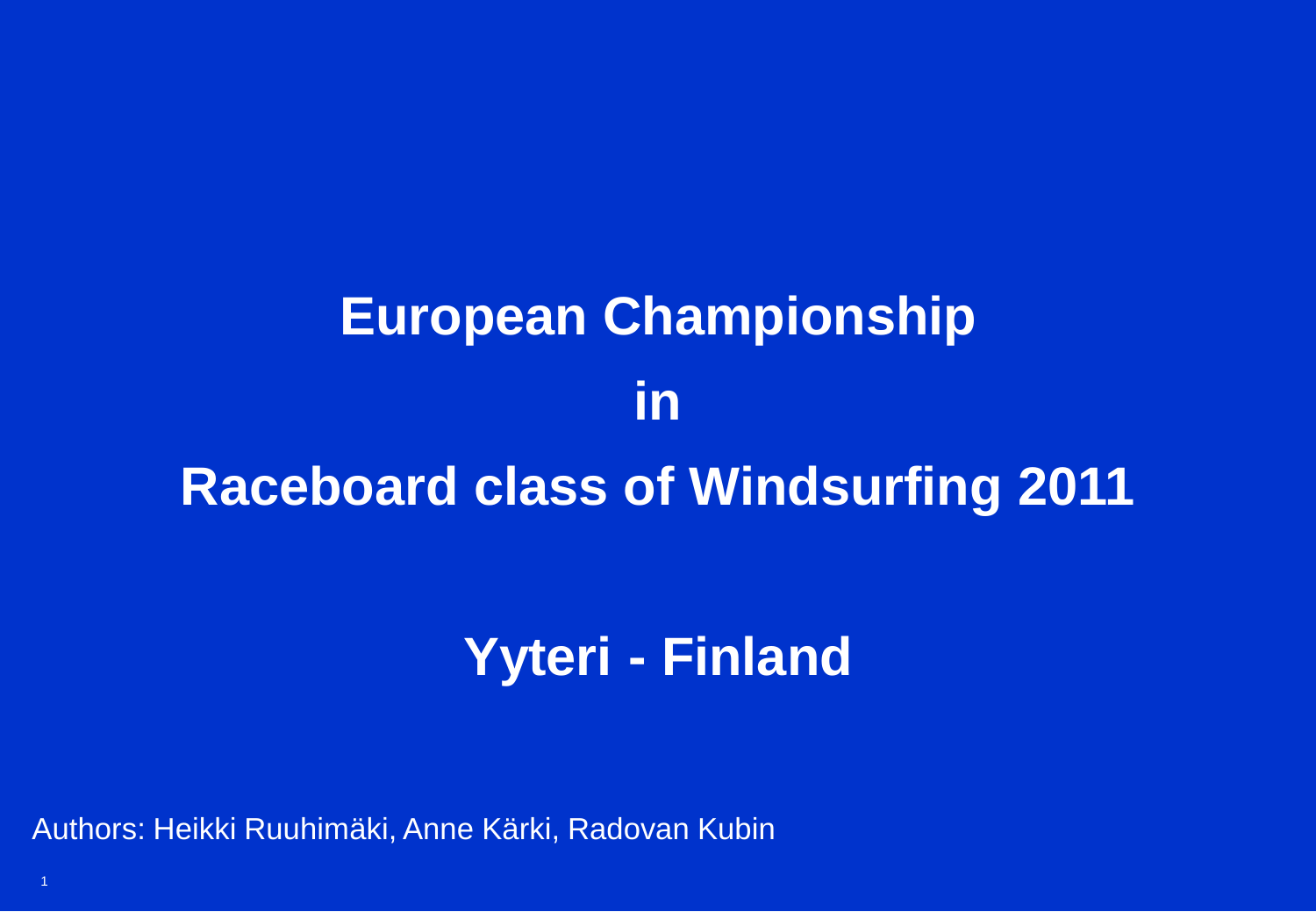## **European Championship in Raceboard 2011, Yyteri - Finland Location**

- located very close to the city of Pori on the west coast, 250km from Helsinki and 150km from Turku. Detailed map can be found at:

tehaku.html?cx=3212395&cv=6837661&scale=800000&tool=siirra&lang=en-GB

- one of Finland's most beautiful sandy beaches
- about 4 kilometers long beach, shallow water and sandy bottom
- many accommodation possibilities, restaurants and other activities.





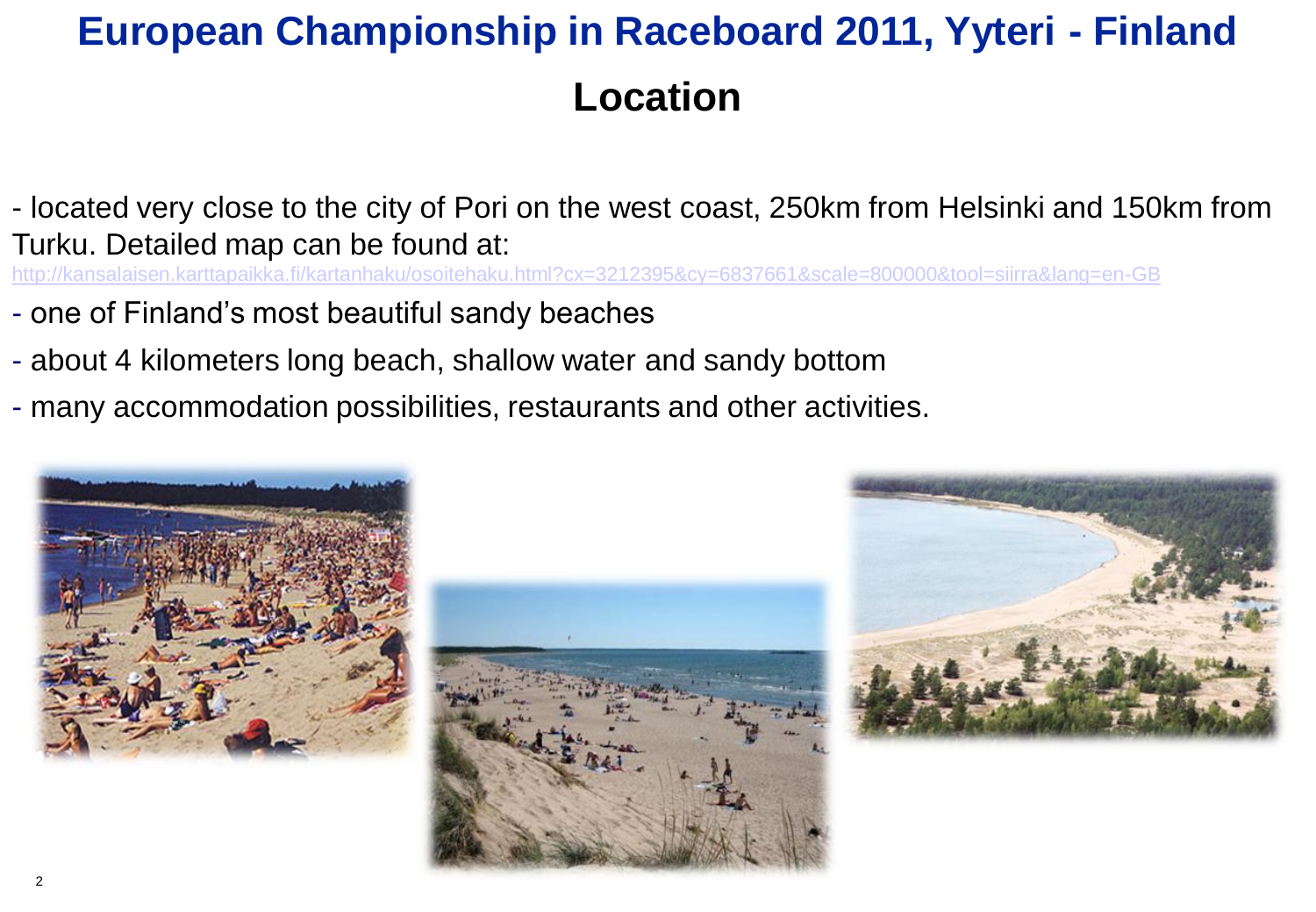## **European Championship in Raceboard 2011, Yyteri – Finland**

## **SPLL Yyteri Surfcentre**

SPLL – Suomen Purjelautaliitto - Finnish Boardsailing Association's Yyteri Surfcenter

- founded in 1988

- hosts national and international competitions in all windsurfing classes every year, e.g. Mistral European Championship in 1988, Nordic Championship in Freestyle and Formula class in 2004, Baltic Cup in Formula class for past 10 years

- located in the northern part of Yyteri beach next to the Spa hotel
- open throughout the best windsurfing season, from the beginning of May until October
- offers multiple services:
	- renting of windsurfing equipment
	- windsurfing courses
	- storage place for about 100 competitors
	- sauna and showers

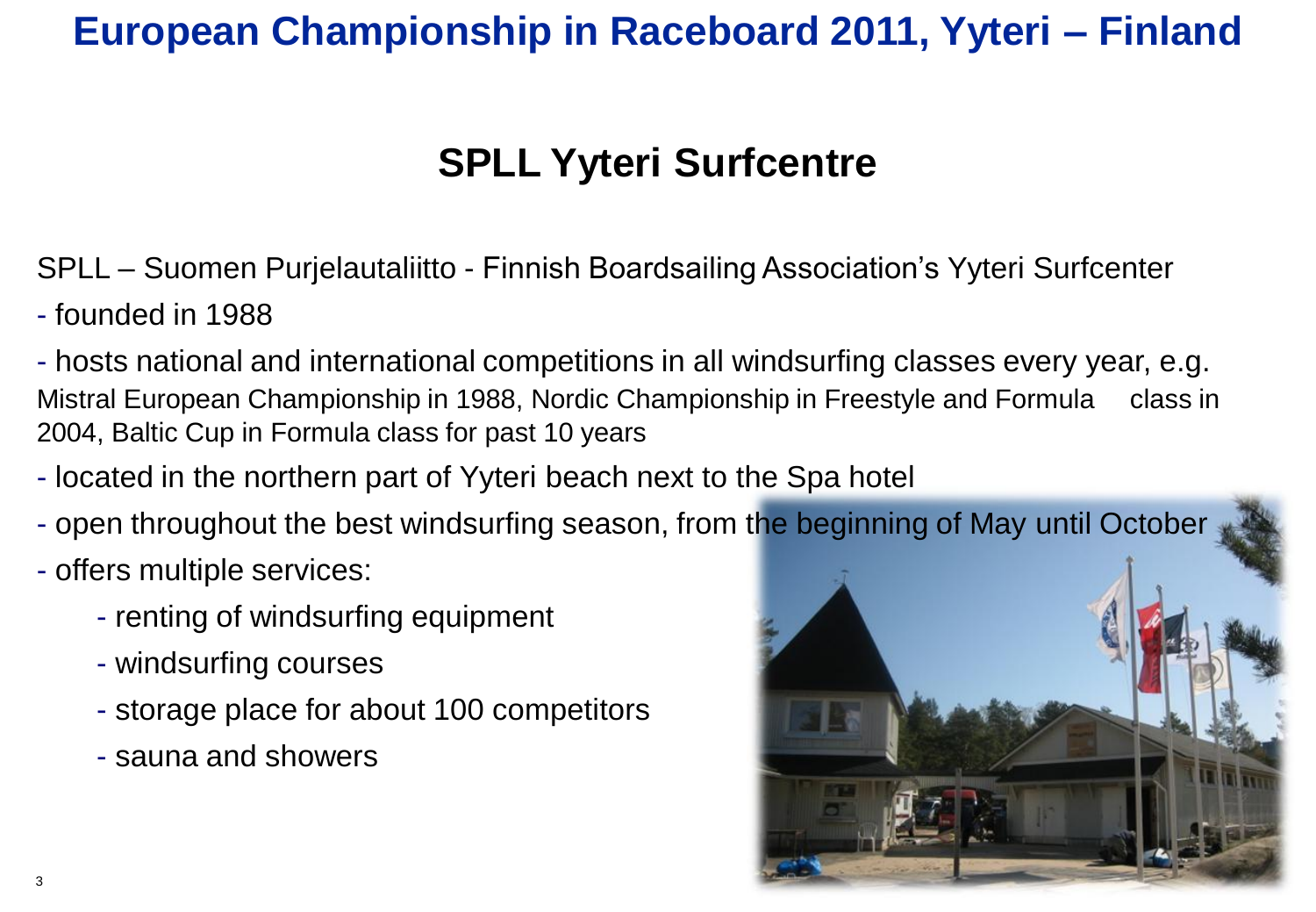# **European Championship in Raceboard 2011, Yyteri – Finland Windsurfing spot**

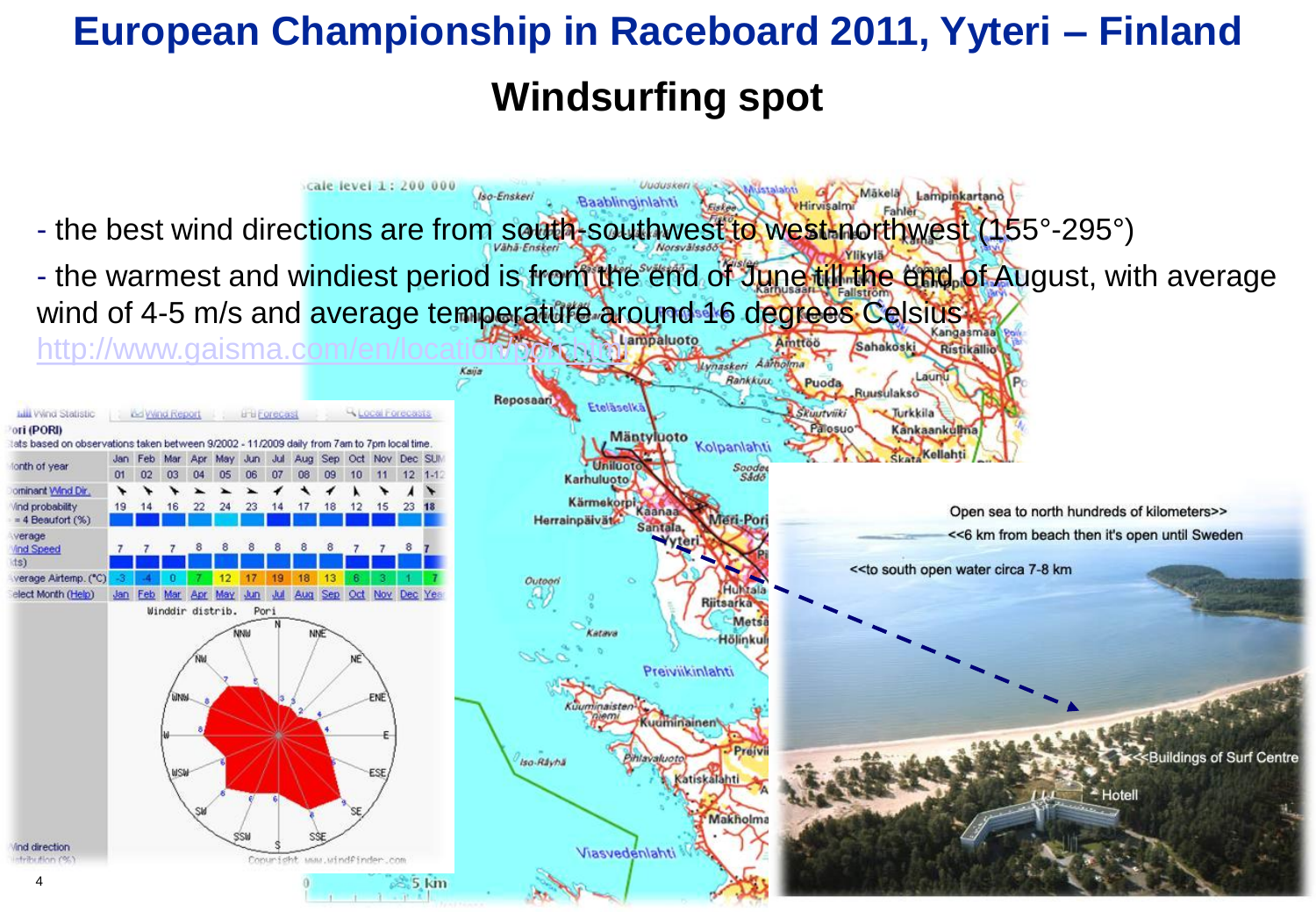## **European Championship in Raceboard 2011, Yyteri – Finland**

#### **Accommodation**

- the SPA hotel<http://www.yyterinkylpyla.fi/en/>, walking distance from the surf centre
- camping<http://www.yyteri.fi/camping/en/> , walking distance
- more information about other accommodation services at [http://www.yyteri.fi/eng/palvelut\\_majoitus.html](http://www.yyteri.fi/eng/palvelut_majoitus.html)

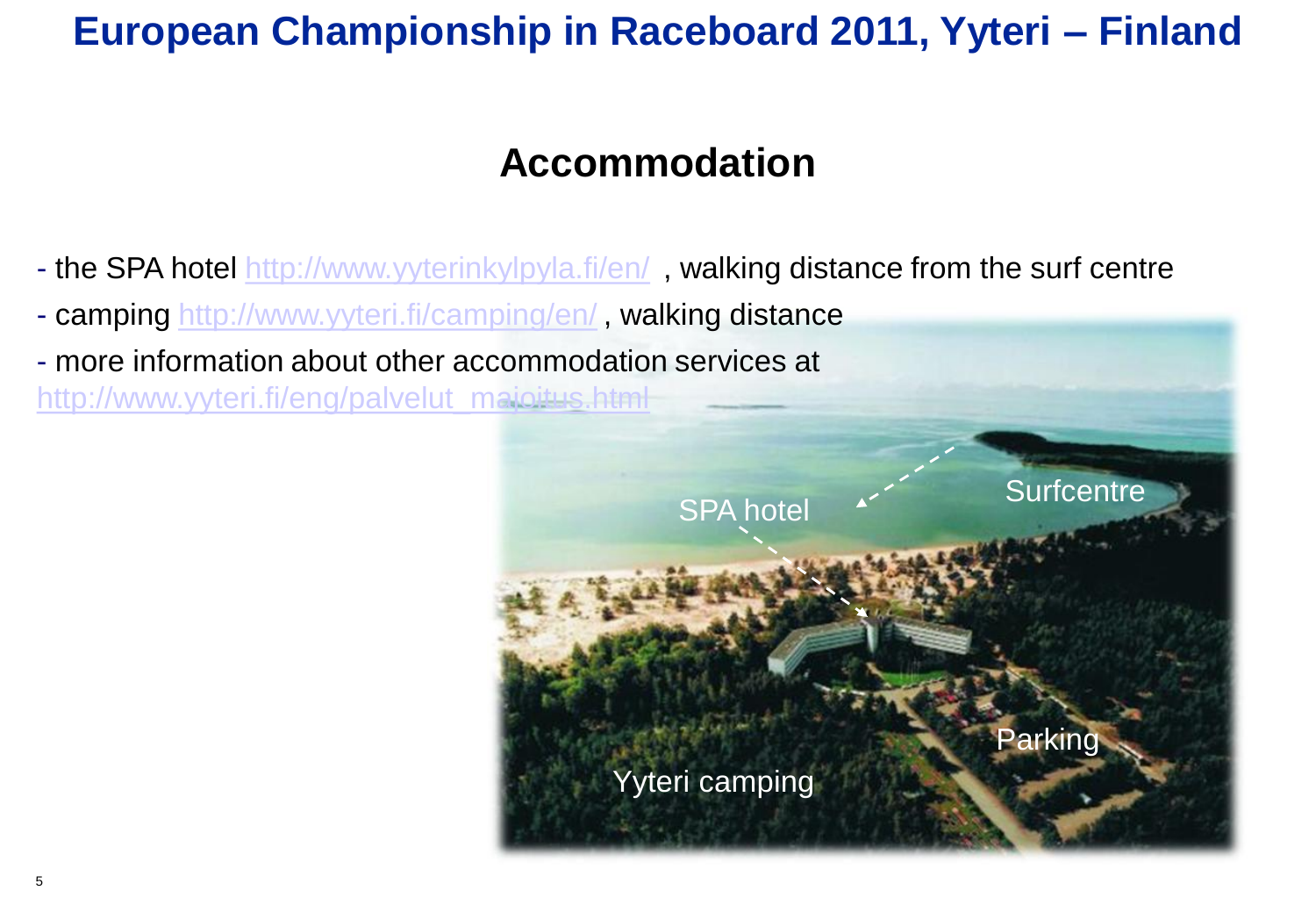#### **European Championship in Raceboard 2011, Yyteri – Finland**

#### **How to get there**

- by plane to one of International airport (Pori, Tampere, Turku, Helsinki)

<http://www.helsinki-vantaa.fi/home>, <http://www.finavia.fi/home>

by boat to Turku, Hanko, Helsinki [www.tallinksilja.com](http://www.tallinksilja.com/), [www.eckeroline.fi,](http://www.eckeroline.fi/) [www.finnlines.com,](http://www.finnlines.com/) <http://www.vikingline.fi/index.asp?lang=en>

- by car